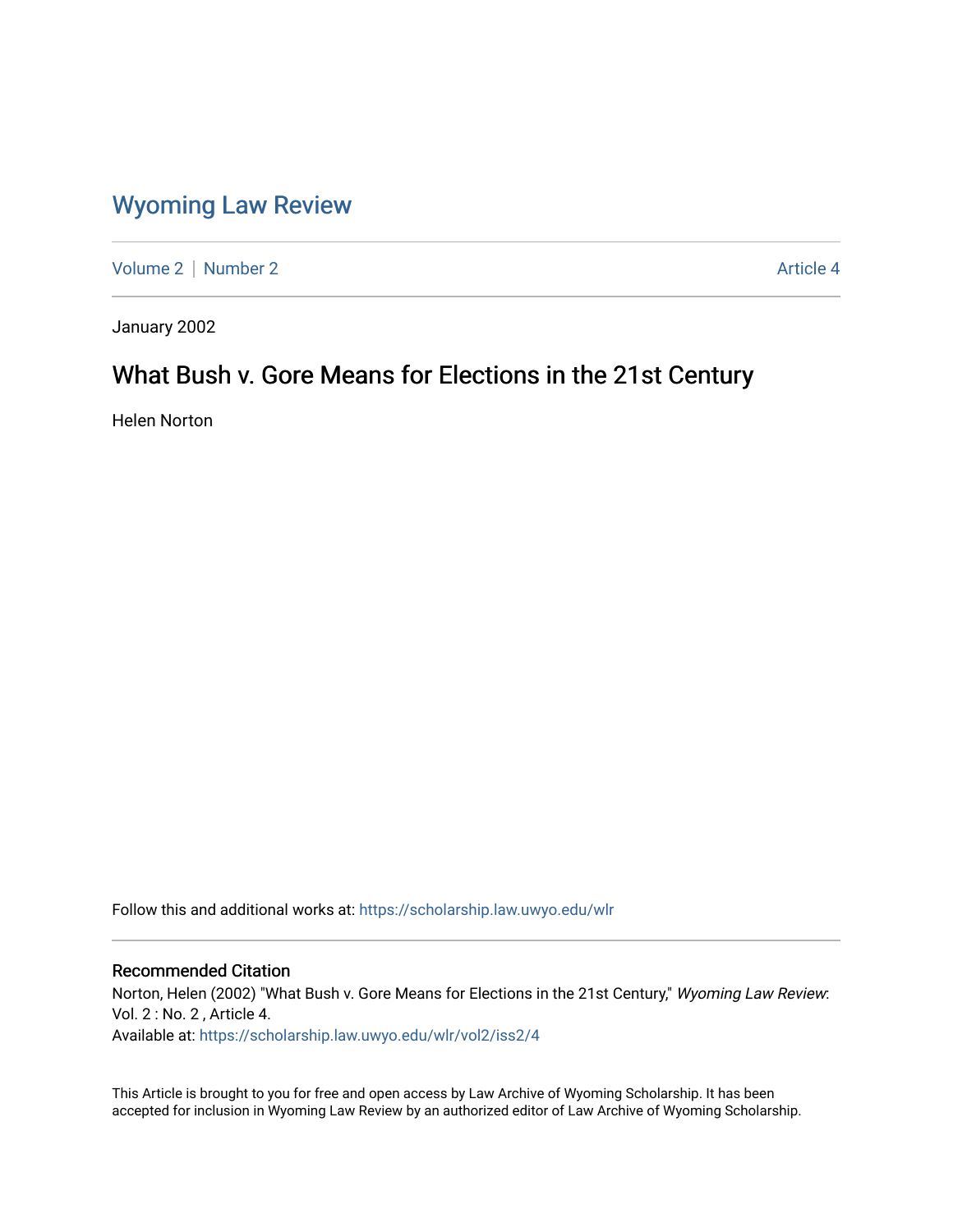### **WYOMING LAW REVIEW**

VOLUME 2 2002 NUMBER 2

# **WHAT** *BUSH v. GORE* **MEANS FOR ELECTIONS IN THE 2 1ST CENTURY**

#### *Helen Norton\**

So much has happened since the Supreme Court's decision in *Bush v. Gore'* that we may well find it tempting to move on to more immediate crises. But that would be a mistake. The controversy over Election 2000 revealed a wide range of failures in American elections that demand our attention and action. While these flaws are neither new nor limited to Florida, Election 2000 brought them to the public eye for the first time.

Part I of this essay identifies some of the shortcomings in our elections' integrity and accuracy. Part II describes how *Bush v. Gore* departs from and expands upon the Court's earlier election administration decisions, while Part III then examines how the Court's analysis creates important new opportunities for addressing flawed voting practices. Part IV concludes by exploring legislative efforts as a complement to litigation-driven election reform.

**<sup>\*</sup>** 2001 **E.** George Rudolph Distinguished Visiting Chair in Law, University of Wyoming College of Law; B.A., Stanford University; **J.D.,** University of California at Berkeley. The author would like to thank the faculty, students, and staff at the University of Wyoming College of Law for their warmth and support. This essay was presented in lecture form as the 2001 **E.** George Rudolph Distinguished Lecture on December **7,** 2001 at the University of Wyoming College of Law.

**<sup>1.</sup> 531 U.S. 98** (2001).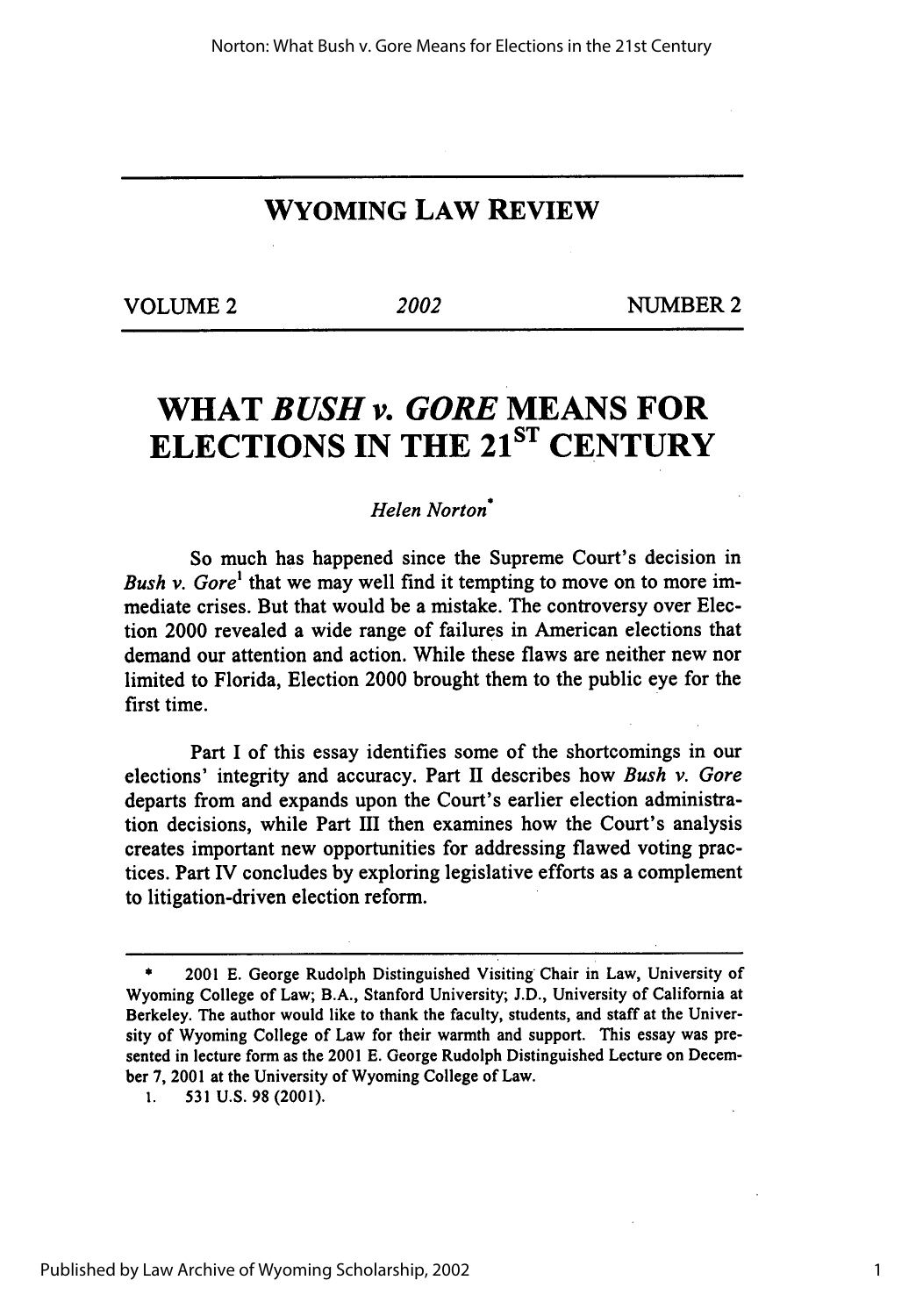#### I. THE LESSONS OF ELECTION 2000

The most prominent of the failures exposed by the 2000 elections involves the startling number of voters who went to the polls on Election Day, only to be stymied in their efforts to cast valid ballots. For example, researchers at Caltech and MIT found that 4,000,000 to 6,000,000 votes were lost in the 2000 election<sup>2</sup>—a significant number in a presidential election where 105,500,000 votes were tabulated altogether and where only about 500,000 votes separated the top two candidates nationwide.<sup>3</sup> More specifically, the study found that faulty voting equipment (like the infamous punch card machine) and/or confusing ballot design (like the infamous butterfly ballot) caused the spoilage and loss of  $1,500,000$  to  $2,000,000$  votes.<sup>4</sup> The study further estimated that state registration errors denied an additional 1,500,000 to 3,000,000 eligible voters the ability to cast a ballot,<sup>5</sup> while poor polling place operations (including long lines and inconvenient hours and locations) led to the loss of another million votes.6

In particular, the problems in Florida highlighted various technological difficulties that undermined accurate vote counts. For example, punchcard machines often result in discarded ballots due to "undervotes" because the chad (the paper ballot piece perforated by the voter) fails to detach completely. In contrast, other types of voting equipment, such as optical scan machines, carry significantly lower error rates.7 Because various counties within the same state-and sometimes precincts within the same county—often use different equipment from one another, many polling places across the nation employ technology several times less accurate than that available to voters in the precinct or county next door.'

2. CALTECH/MIT VOTING TECHNOLOGY PROJECT, VOTING: WHAT IS, WHAT COULD BE 8 (July 1, 2001), *available at* http://web.mit.edu/newsoffice/nr/2OO1/VTP\_ reportl.pdf (last visited April 6, 2002) [hereinafter CALTECH/MIT]. This was but one of several studies to conclude that our elections remain far too error-prone. A General Accounting Office survey, for example, found that 57% of jurisdictions reported that they encountered "major problems" during the 2000 election. GENERAL ACCOUNTING OFFICE, ELECTIONS: PERSPECTIVES ON ACTIVITIES AND CHALLENGES ACROSS THE NATION 8 (2001), *available at* http://www.gao.gov/new.items/d023.pdf (last visited April 6, 2002) [hereinafter GENERAL ACCOUNTING OFFICE].

3. *See* FEDERAL ELECTION COMMISSION, VOTER REGISTRATION AND TURNOUT 2000 (2000), *available at* http://fecwebl.gov/pubrec/2000presgeresults.htm (last visited April 6, 2002).

- 4. CALTECH/MIT, *supra* note 2, at 8-9.
- 5. *Id.*
- **6.** Id. at 32.
- 7. *Id.* at 18-21.
- 8. *See, e.g.,* Bush v. Gore, 531 U.S. at 126 n.4 (Stevens, J., dissenting) ("The per-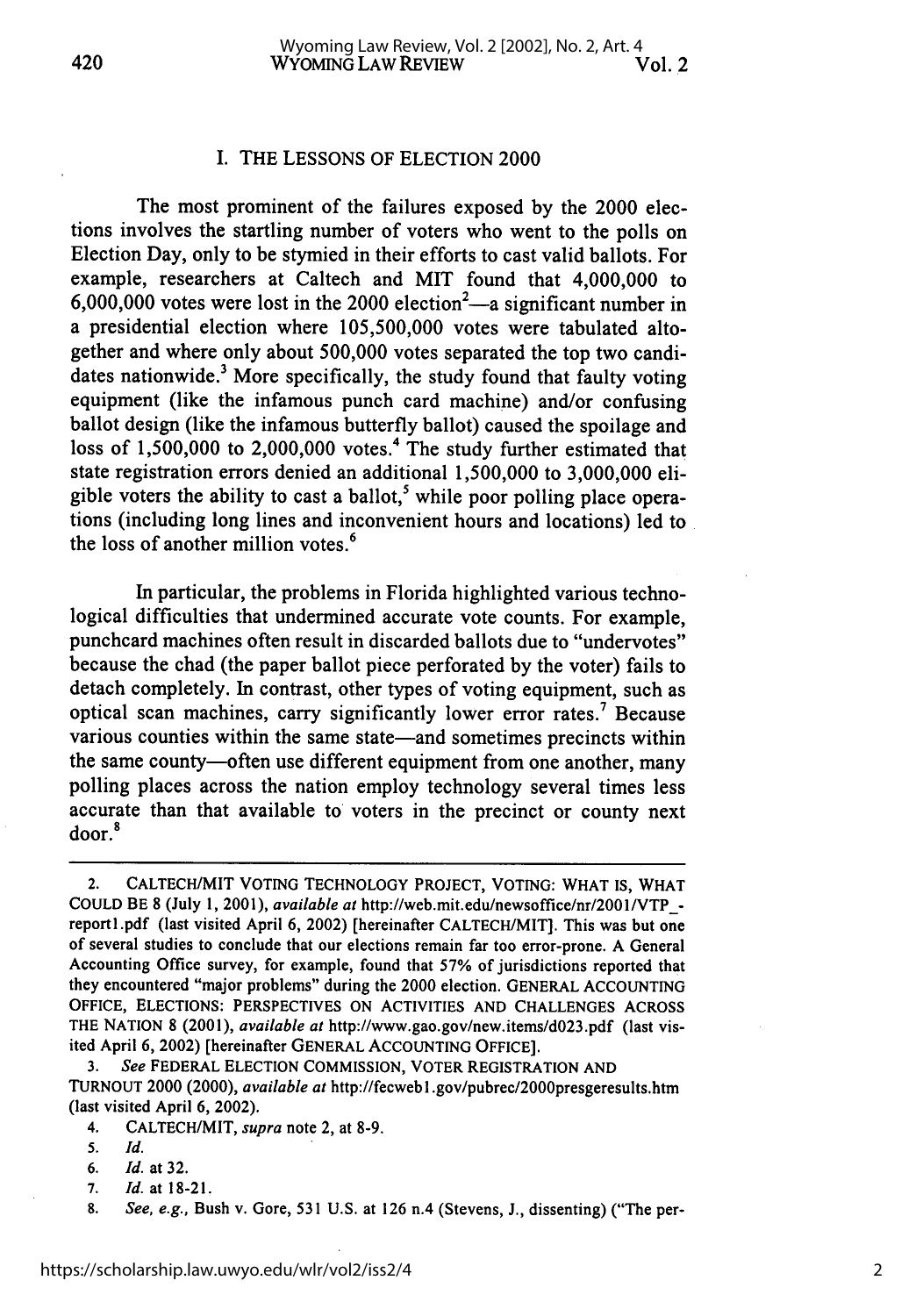Flawed voting technology, however, did not pose the only barrier to effective election administration. While many voters had their ballots discarded due to equipment errors or faulty ballot design, others were wrongly purged from registration rolls and thus denied the chance to cast their ballots altogether. Florida, for example, ordered the purging of exfelons and other ineligible voters from the rolls prior to the election, only to have many qualified voters erroneously dropped during this process. A disproportionate number were African-American voters.<sup>9</sup>

2002

The failure to provide for "provisional" balloting exacerbates the harms of inaccurate purging and other registration errors. In most states, a voter has no opportunity to cast a provisional ballot (one that is later counted if the voter's eligibility checks out) if She finds, on Election Day, that she has been wrongly dropped from the rolls.<sup>10</sup> As the Caltech/MIT study showed, millions of eligible voters were erroneously turned away from the polls in 2000 without the opportunity to vote at  $a$ ll<sup>11</sup>

Wyoming is actually a happy exception to the trend against provisional ballots. Because the state offers same-day registration, any

**10.** *See* COMMON CAUSE, AN ELECTION REFORM REPORT CARD *(2001), available at* www.commoncause.org/publications/ereform/appe.htm (last visited April 6, 2002).

centage of nonvotes in this election in counties using a punchcard system was 3.92%; in contrast, the rate of **error** under the more modem optical scan system was only 1.43%") (citations omitted).

**<sup>9.</sup>** Jack M. Balkin & Sanford Levinson, *Understanding the Constitutional Revolution,* **87** VA L. REV. 1045, 1048 n.3 (2001). More specifically, Florida sought to delete all felons from its voting lists. To do so, however, the state used a computer match program that purged any voter whose name matched the first four letters and/or eighty percent of the letters of a felon's name when the voter and the felon were of the same race. So, for example, when attempting to drop a black felon named Bob Jones, the program would likely purge all black Bob Joneses on the rolls-felons or not-while the white Bob Joneses would remain undisturbed. Researchers estimate that "at least **15%** of the thousands of voters purged from Florida's rolls were purged in error - and that half of those purged were African American voters." *Id.; see also* Dan Keating & John Mintz, *Study: Black Votes Affected Most,* WASHINGTON POST, Nov. 13, 2001 at A3 ("An examination of 175,010 Florida ballots that were not counted in the 2000 Presidential election provided further evidence that the ballots of voters in the state's black neighborhoods were most likely to go uncounted last November.").

**<sup>11.</sup>** CALTECH/MIT, *supra* note 2; *see also* DEMOCRATIC **INVESTIGATIVE STAFF** OF **HOUSE** COMMITTEE ON THE **JUDICIARY,** HOW TO MAKE **ONE** MILLION **VOTES** DISAPPEAR: ELECTORAL **SLEIGHT** OF **HAND** IN THE 2000 **ELECTION** 4 *(2001), available at* http://election2000.stanford.edu/electionreporthouse.pdf (last visited April 6, 2002) [hereinafter DEMOCRATIC **INVESTIGATIVE STAFF]** ("Eligible voters in at least **25** states went to polls and found their names were illegally purged from the rolls or were not timely added.").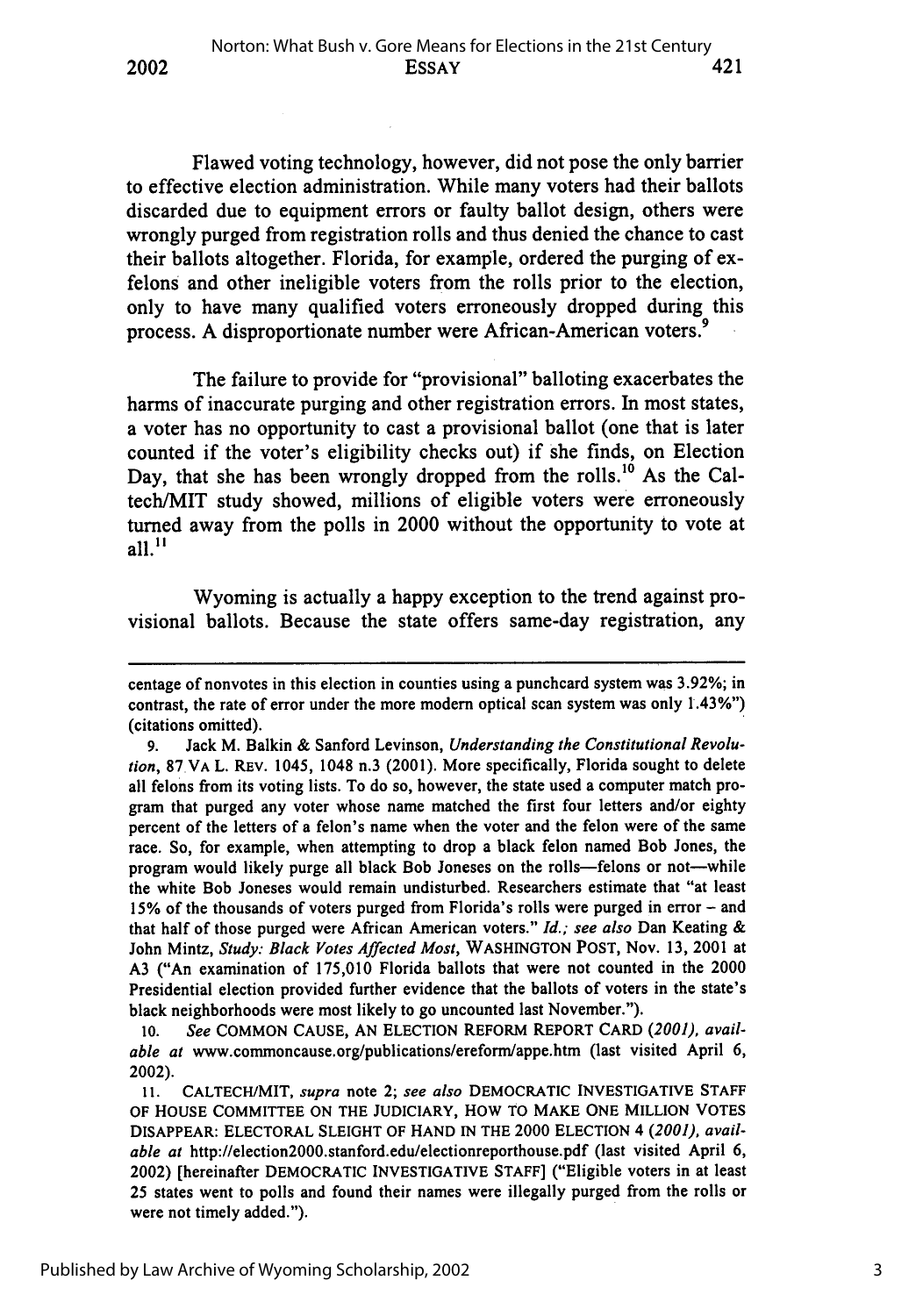Wyoming voter who arrives at the polls to find that her name is not on the rolls can immediately re-register and cast a ballot.<sup>12</sup>

Many voting methods remain inaccessible to persons with disabilities, highlighting another failure in our election systems. The General Accounting Office found that 28% of polling places reviewed had one or more potential impairments to voters with mobility-related disabilities yet failed to offer curbside voting.<sup>13</sup> In one major jurisdiction, only a quarter of its more than 1600 polling places were accessible to voters with disabilities.<sup>14</sup> Another study found that "[d]isabled voters in at least 18 states reported inaccessible polling stations and confusing  $hallots.$ "<sup>15</sup>

These and other<sup>16</sup> barriers to successful voting threaten our republic's health in several ways. First, they limit our ability to identify the people's choices accurately. Second, they effectively disenfranchise too many eligible voters. And third, they fuel perceptions that at least some voters are not fully welcome to participate in our nation's democratic institutions. Unless folks are persuaded that voting is worth the effort and that their vote counts, the United States is unlikely to cultivate an engaged, informed electorate. A nation that prides itself on being the world's leading democracy can and should do better in running its elections.

#### II. THE COURT'S ANALYSIS IN CONTEXT

The Supreme Court's decision in *Bush v. Gore* may offer solutions to at least some of the problems revealed by the tumult of Election 2000. As you no doubt recall, *Bush v. Gore* involved a constitutional

<sup>12.</sup> WYO. STAT. ANN. § 22-3-102(LexisNexis 2001); *see also* COMMON CAUSE, supra note 10, at Appendix E, *available at www.commoncause.org/publications/*ereform/wyoming.pdf (last visited April 6, 2002).

<sup>13.</sup> GENERAL ACCOUNTING OFFICE, *supra* note 2, at 165-66.

<sup>14.</sup> *Id.* at 167.

**<sup>15.</sup>** DEMOCRATIC INVESTIGATIVE STAFF, *supra* note 11, at 4. Wyoming is apparently one of only a few states without any specific state law provisions addressing accessibility issues for voters with disabilities. *See* NATIONAL CONFERENCE OF STATE LEGISLATURES, TABLE 10: POLLING PLACE ACCESSIBILITY AND VOTER ASSISTANCE (2001), *available at* www.electionline.org/site/docs/html/polling\_placeaccessibility and voter assistance.htm (April 6, 2002).

<sup>16.</sup> Other concerns include failures to address the voting needs of language minorities, difficulties in recruiting and training qualified pollworkers, and military and overseas voters' problems obtaining and casting absentee ballots. *See, e.g.,* GENERAL ACCOUNTING OFFICE, *supra* note 2, at 7-9.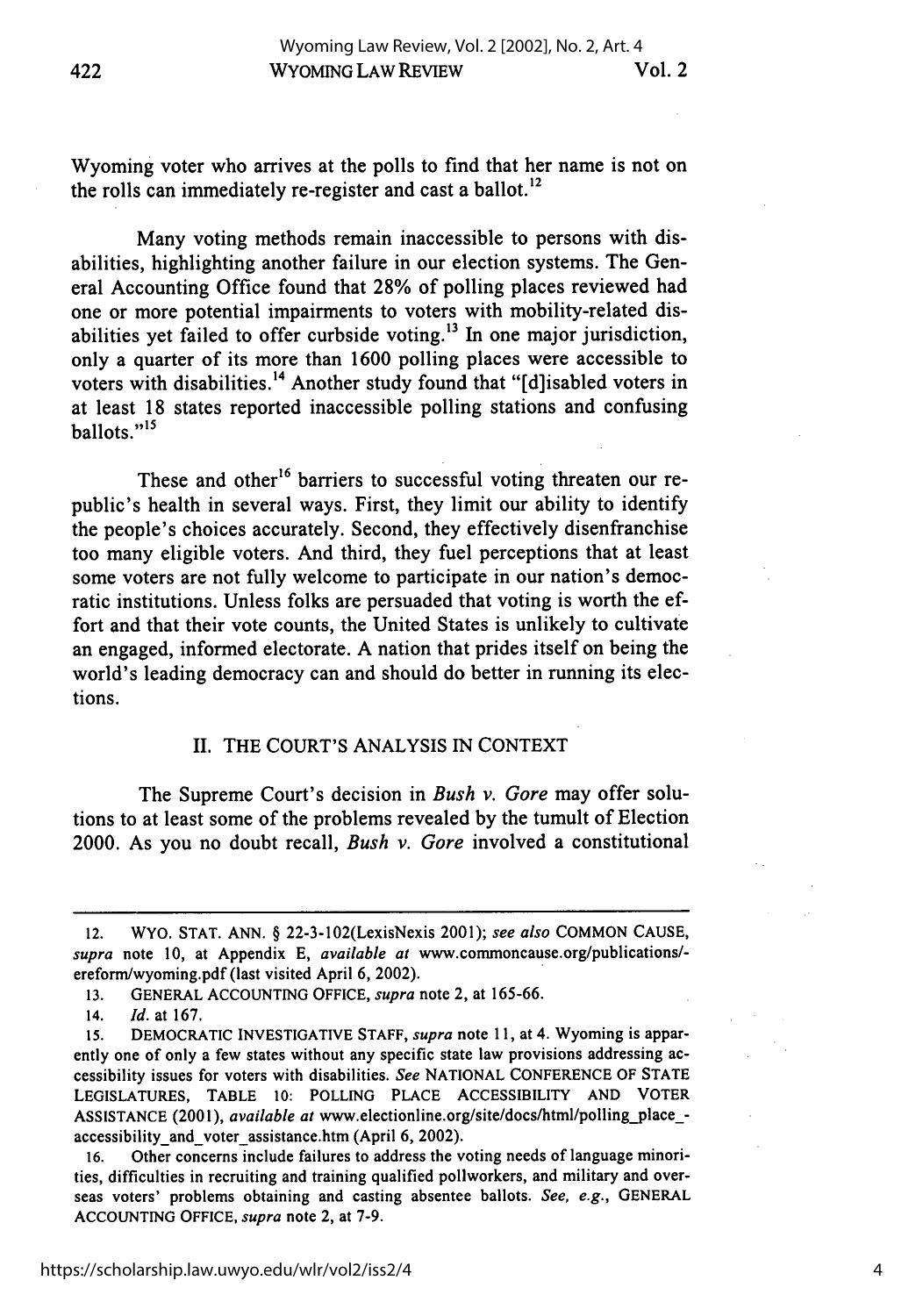challenge to Florida's recount procedures. 17 Those procedures required election officials to examine disputed ballots to determine the voter's intent, but provided no specific guidance as to how that intent was to be determined.<sup>18</sup> Left to their own devices, different counties—and sometimes different precincts within the same county-used varying standards for making this assessment.<sup>19</sup> For example, a "dimpled" chad (one that is partially, but not completely, detached from the ballot card) might count as a validly-cast ballot in one precinct, only to be rejected in the next.

The Court held that Florida's standardless recount procedures violated the state's constitutional "obligation to avoid arbitrary and disparate treatment of the members of its electorate."<sup>20</sup> The Court's willingness to find a constitutional violation based on flaws in the nuts and bolts of tallying votes-absent any evidence of an intentional effort to disadvantage identifiable groups of voters—significantly expands upon its past jurisprudence in this area.

Some background may be helpful here. As the Court reminded us in *Bush v. Gore,* it has long held that citizens have no federal constitutional right to vote for Presidential electors *"unless and until* the state legislature chooses a statewide election as the means to implement its power to appoint members of the Electoral College."<sup>21</sup> But once a state provides for such appointment **by** statewide elections (as all states now  $\alpha$ <sup>22</sup> that decision creates a fundamental right for each voter to have "equal weight accorded to each vote," with "equal dignity owed to each voter." $^{23}$ 

21. *Id.* at 104 (emphasis added); *see also* Williams v. Rhodes, **393 U.S. 23, 29 (1968);** McPherson v. Blacker, 146 U.S. **1, 35 (1892).**

22. *See* Bush v. Gore, **531** U.S. at 104.

**23.** *Id.* at 104-05. This is sometimes called an "equal protection fundamental right," *i.e.*, a right that government need not provide at all, but once provided must be made available on equal terms across the board. Rigorous judicial scrutiny is applied to infringement of these rights "because they bear on what the Court finds fundamental rights or interests. Such interests are not rooted in any individual source of protection elsewhere in the text of the Constitution; if they were, there would be no need for litigants to resort to equal protection." **KATHLEEN** M. SULLIVAN **& GERALD GUNTHER,** CONSTITUTIONAL LAW 794 (14th edition 2001). The Court's short list of equal protection fundamental rights includes, for example, the right to equal access to counsel when appealing state court convictions. Douglas v. California, **372** U.S. **353** (1963) (although there is no fundamental right to appeal state court convictions, a state that chooses to make such appeals available must provide them on an equal basis to all regardless of

**<sup>17. 531</sup> U.S.** at **103.**

**<sup>18.</sup>** *See id.* at **106-07.**

**<sup>19.</sup>** *See id.*

<sup>20.</sup> *Id.* at **105.**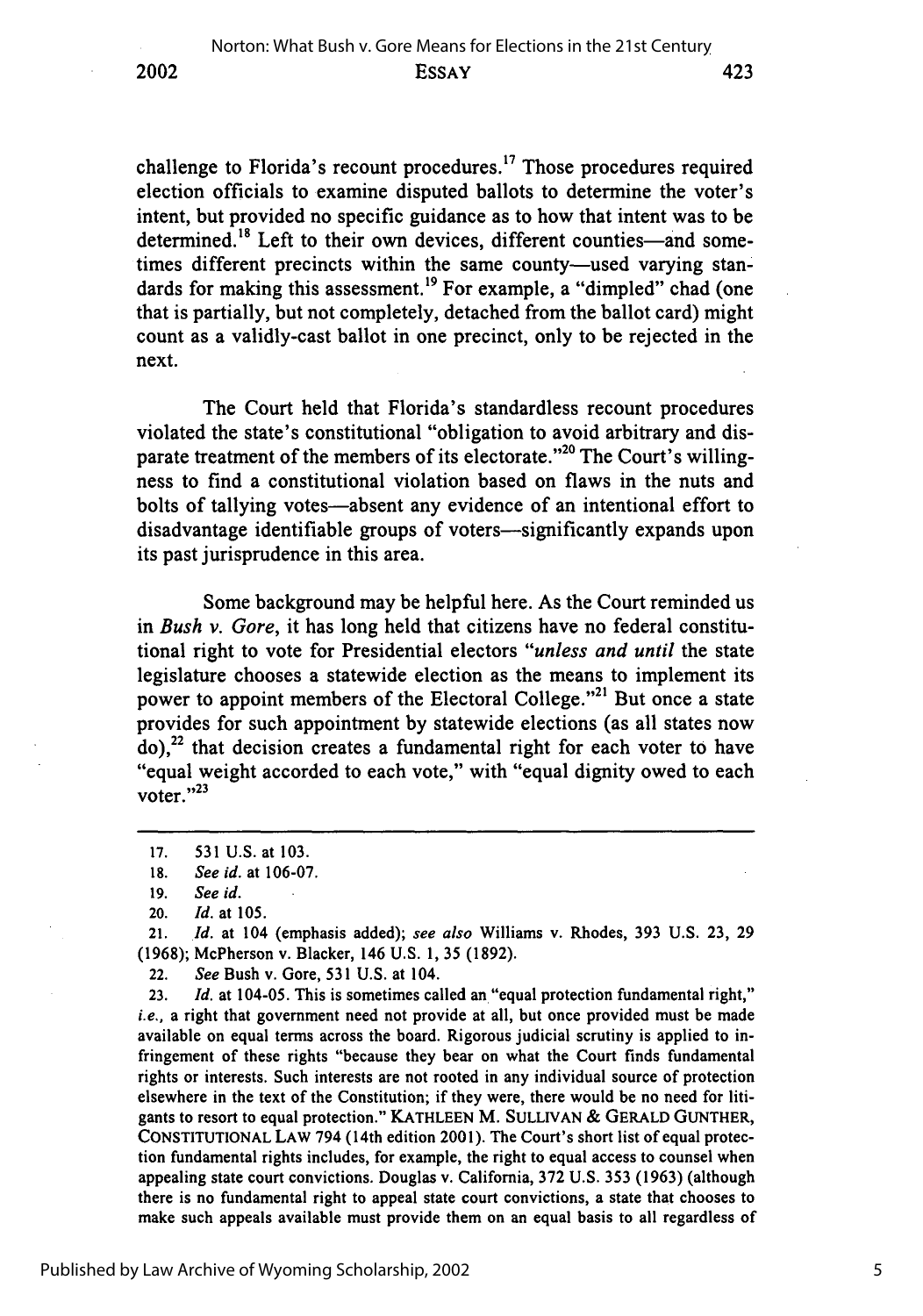Similarly, nothing in the federal Constitution requires public elections for selecting state and local officeholders, but the Court has long held that states and/or localities that choose to hold such elections must respect voters' fundamental right to participate on an equal basis.<sup>24</sup> This equal protection fundamental right thus extends to voting in elections at all levels-federal, state, or local.

But before *Bush v. Gore,* the Court had recognized only a few specific violations of this right—and only then in situations involving deliberate efforts to suppress political participation by certain voters. For example, what have been called "first generation"<sup>25</sup> election administration claims addressed government restrictions that blocked certain citizens from the ballot altogether.

This first generation began with *Harper v. Virginia State Board of Elections,* where the Court ended its longstanding deference to states' choices in determining voter qualifications<sup>26</sup> and held that Virginia's poll tax triggered "careful" judicial scrutiny.27 The Court further concluded that Virginia could not survive this scrutiny because a voter's ability to pay the tax was unrelated to his qualifications to vote.<sup>28</sup> Instead, this income-based restriction systemically distorted the right to vote: Those who had money (and thus political power) sought to deprive those who did not of the power to change the status quo. In the years to follow, the Court similarly invalidated other state or local requirements that conditioned voter eligibility on property ownership or related limitations.<sup>29</sup>

The Court's "second generation" cases took a step further, addressing voting practices that diluted<sup>30</sup> certain ballots' strength so that

- 27. 383 U.S. 663, 667 (1966).
- 28. *Id.* at 666, 668-69.

30. Unconstitutional vote dilution in this context raises somewhat different issues

income and are thus required to provide appellate counsel to indigent defendants).

<sup>24.</sup> *E.g.,* Harper v. Virginia State Board of Elections, 383 U.S. 663, 665-66 (1964).

<sup>25.</sup> *See* SAMUEL ISSACHAROFF, PAMELA S. KARLAN, & RICHARD H. PILDES, WHEN ELECTIONS GO BAD: THE LAW OF DEMOCRACY AND THE PRESIDENTIAL ELECTION OF 2000 86-88 (2001) [hereinafter ISSACHAROFF, KARLAN, & PILDES] (discussing Court's "first" and "second" generation claims).

<sup>26.</sup> *See, e.g.,* Breedlove v. Suttles, 302 U.S. 277 (1937) (upholding Georgia's poll tax in administering state elections); Butler v. Thompson, 341 U.S. 937 (1951) (upholding. Virginia's poll tax).

<sup>29.</sup> *E.g.,* Kramer v. Union Free Sch. Dist., 395 U.S. 621 (1969) (striking down New York state law limiting voting rights in school districts to owners/lessees of taxable real property and parents/guardians of children in public schools); Phoenix v. Kolodziejski, 399 U.S. 204 (1970) (striking down Arizona law restricting nonproperty owners from voting in bond elections); Dunn v. Blumstein, 405 U.S. 330 (1972) (striking down Tennessee law that imposed one-year state residency requirement as precondition to voting).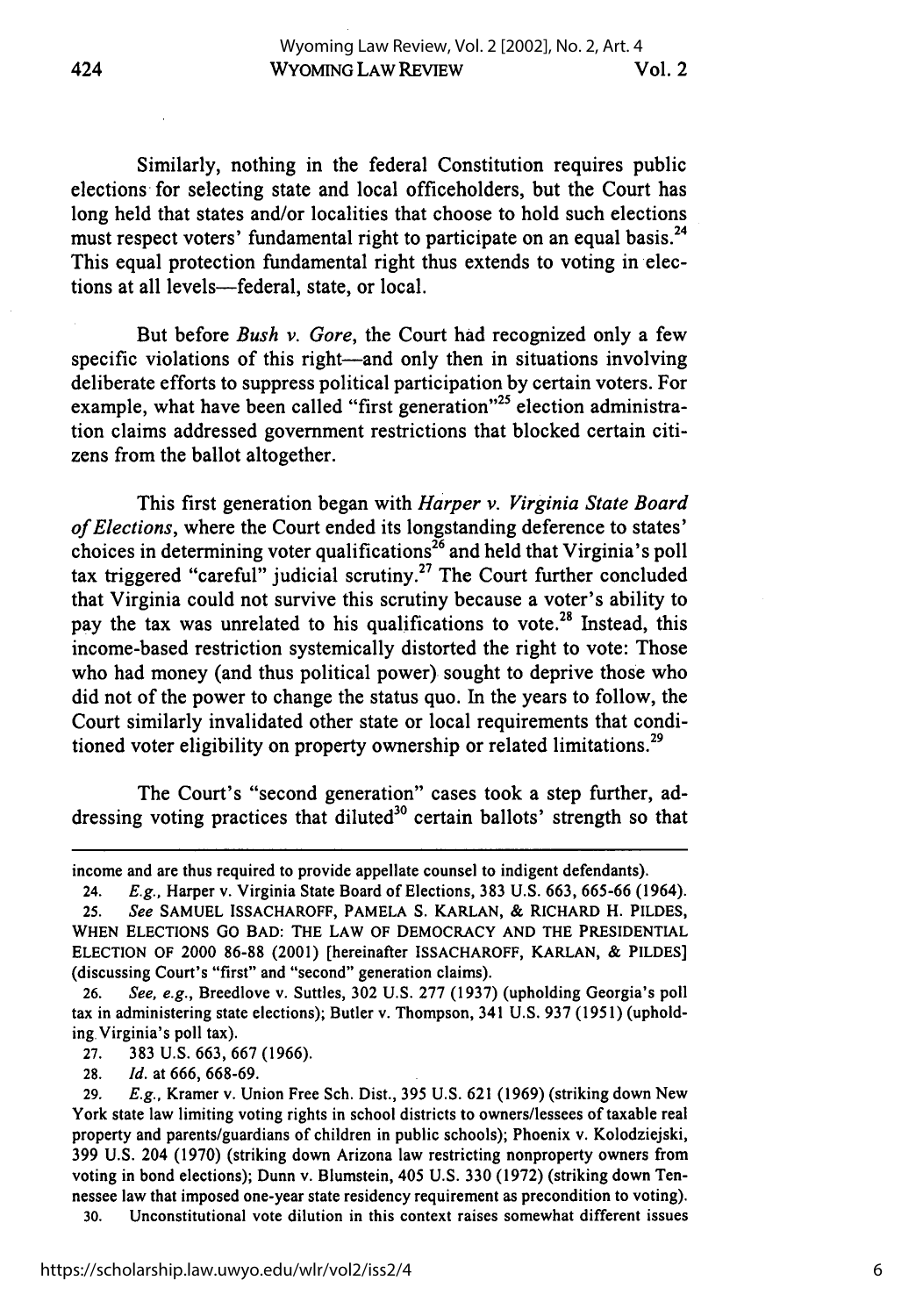some individuals' votes mattered more than others. Ushered in by *Reynolds v. Sims*,<sup>31</sup> the second generation cases dramatically transformed American elections by establishing the "one-person, one-vote" standard. *Reynolds* involved a challenge to several state apportionment systems, where rural voters in Alabama and other states elected many times more legislators than their urban counterparts.<sup>32</sup> The Court reasoned that the weight of a citizen's vote should not depend on where she lives within a state, and concluded that the apportionment schemes thus infringed upon the fundamental right to vote. $33$  The Court went on to require that seats in both houses of a state legislature be apportioned on a population basis.34 Since *Reynolds,* the Court has allowed relatively few deviations from the one-person, one-vote standard for federal, state, and local elections.35

Before *Bush v. Gore,* lower federal courts declined to extend these principles to new factual situations, consistently holding that various election irregularities did not constitute federal constitutional violations absent evidence of intentional efforts to deny or dilute a specific group's voting power. For example, the United States Court of Appeals for the Fifth Circuit rejected the notion that a state's inaccurate vote count due to machine and human error raised a federal constitutional issue.<sup>36</sup> The panel distinguished the first and second generation cases as involving activities that "systematically deny equality in voting," as opposed to "episodic events that, despite nondiscriminatory laws, may result in the dilution of an individual's vote. Unlike systematically dis-

**2002**

34. *Id.* at **568.**

**36.** Gamza v. Aguirre, **619 F.2d** 449, 453 (5th Cir. **1980).**

than statutory vote dilution claims under section 2 of the Voting Rights Act, which prohibits election systems that weaken minority voters' votes compared to those cast **by** nonminority voters. 42 **U.S.C.** § **1973.** Practices that may impermissibly dilute minority voting strength in violation of the Act include racially gerrymandered districts, certain at-large elections, or unfair run-off systems.

**<sup>31. 377</sup> U.S. 533** (1964).

**<sup>32.</sup>** *Id.* at 545-47.

**<sup>33.</sup>** More specifically, the Court held that the "right of suffrage can be denied **by** a debasement or dilution of the weight of a citizen's vote just as effectively as **by** wholly prohibiting the free exercise of the franchise." *Id.* at **555.**

**<sup>35.</sup>** See, e.g., Avery v. Midland County, **390 U.S.** 474 **(1968)** (extending *Reynolds* to local government units); Hadley v. Junior College District, **397 U.S. 50 (1970)** (striking down election scheme where one district with **60%** of population elected only **50%** of district trustees); Karcher v. Daggett, 462 **U.S. 725 (1983)** (holding that states must "come as nearly as practical to population equality" in drawing congressional districts); Brown v. Thompson, 462 **U.S. 835 (1983)** (holding that Wyoming's apportionment plan for state legislative districts with maximum population deviation of under ten percent was only a minor deviation and thus did not raise constitutional violation).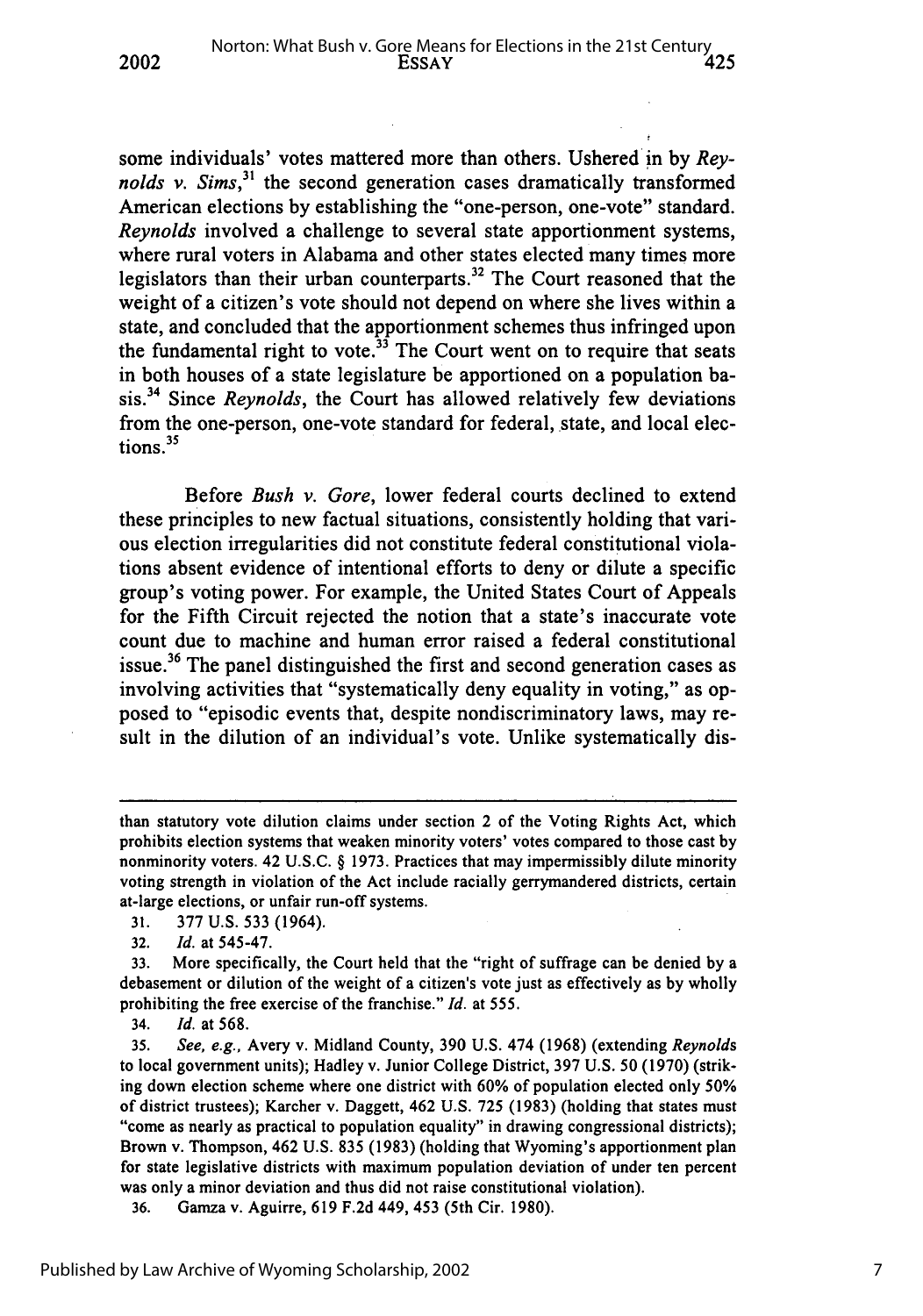criminatory laws, isolated events that adversely affect individuals are not presumed to be a violation of the equal protection clause."<sup>37</sup>

In the Fifth Circuit court's view, constitutional law does "not authorize federal courts to be state election monitors."<sup>38</sup> Other lower courts similarly declined to find constitutional violations in election cases absent discrimination against identifiable classes of voters (such as poor or urban voters). $39$ 

These lower court decisions seem motivated in great part **by** the recognition that episodic irregularities are an inevitable outgrowth of our very decentralized election system. Under this framework, states are themselves free to employ-as well as delegate to local governments the power to adopt-diverse approaches to voting technology, ballot design, etc. For this reason, one might well see a butterfly ballot in one county that looks very different from the ballots used in neighboring counties. For decades, this variation had been seen as the price of local control of election administration.

The Court's decision in *Bush v. Gore* has apparently ushered in the "third generation" of cases in this area **by** raising disparities in the mechanics of casting and counting ballots to the level of constitutional violations. In contrast to the practices rejected **by** the Court's first- and second-generation decisions, Florida's recount process had neither the purpose nor the effect of denying or diluting any particular group's vote.<sup>40</sup> Neither side claimed, for example, that local election officials manipulated the standards for assessing voter intent on the theory that Republicans were more likely to generate chads of the hanging persuasion, Democrats the dimpled variety.

The Court instead offered a new characterization of voting as an equal protection fundamental right: "Having once granted the right to vote on equal terms, the State may not, **by** later arbitrary and disparate

**<sup>37.</sup>** *Id.* at **454.**

**<sup>38.</sup>** *Id.*

**<sup>39.</sup>** *E.g.,* Hennings v. Grafton, **523 F.2d 861** (7th Cir. **1975)** (malfunctioning voting equipment and other irregularities did not establish constitutional deprivation without evidence of intentional or systematic bias); Pettengill v. Putnam County Sch. Dist. of Metropolitan Kansas City, Mo., 472 **F.2d** 121 (8th Cir. **1973)** (election irregularities insufficient to establish federal constitutional violation absent deliberate action); *but* see Roe v. Alabama, 43 **F.3d** 574 **(11th** Cir. **1995)** (post-election change in the standard for validating absentee ballots dilutes the votes of those who voted in accordance with prior interpretation and thus violates fundamental fairness and due process).

<sup>40.</sup> *See, e.g.,* **ISSACHAROFF, KARLAN, & PILDES,** *supra* note **25,** at **88.**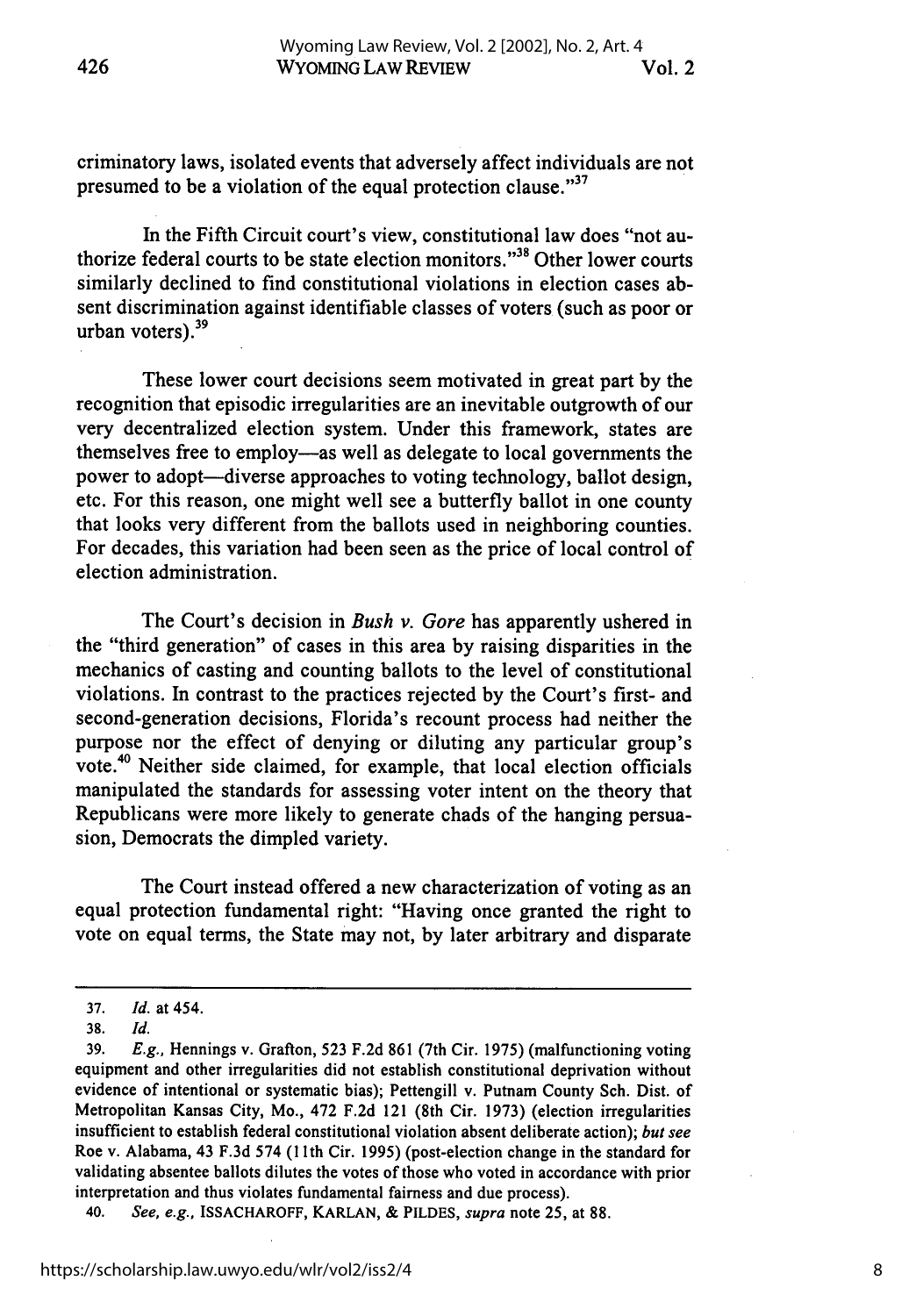treatment, value one person's vote over that of another."<sup>41</sup> This breaks important new ground **by** introducing the notion that making every vote

#### III. **NEW** POSSIBILITIES FOR REFORM?

count is not just a policy aspiration, but also-at least in certain circum-

stances-a constitutional command.

The Court's holding carries a certain intuitive appeal. For example, the prospect that dimpled chads would be counted as a vote in one precinct, only to be discarded as an "undervote" in the next, feels deeply unsettling. Indeed, recall that seven Justices shared this discomfort, agreeing that the Equal Protection Clause required Florida to employ uniform standards in assessing its voters' intent<sup>42</sup> (although Justices Souter and Breyer peeled off to join Justices Stevens and Ginsburg in protesting the majority's decision to stop the recount without remedying the constitutional violation).43 Moreover, given voting's importance in preserving other civil and political rights, election administration seems an especially appropriate venue for searching judicial scrutiny.

But as we have seen, standardless recount procedures are **by** no means the only "arbitrary and disparate" obstacle to fair and accurate elections. The Court's analysis thus offers important new opportunities for challenging-and changing-many flawed practices that up until now had been assumed to pose no constitutional difficulties.<sup>44</sup>

The recent process, in its features here described, is inconsistent with the minimum procedures necessary to protect the fundamental right of each voter in the special instance of a statewide recount under the authority of a single state judicial officer. Our consideration is limited to the present circumstances, for the problem of equal protection in the election process generally presents many complexities.

**531 U.S.** at **110.** Yet this language may also be seen as an unremarkable statement that the Court was presented at the time with one specific factual situation; certainly no principled decision could be interpreted so narrowly as to support only the delivery of a particular election to a particular candidate. As discussed *infra,* notes 45-52 and accompanying text, the majority's insistence on a state's obligation to avoid **"by** later arbitrary and disparate treatment, valu[ing] one person's vote over that of another" and its recognition of a fundamental right to have "equal weight accorded to each vote" with "equal dignity owed to each voter" have clear implications for other election "complexities." *See id.* at 104-05.

<sup>41.</sup> **531** U.S. at 104-05.

<sup>42.</sup> *Id.* at **111.**

<sup>43.</sup> *Id.* at 133-34 (Souter, **J.,** dissenting), 145-46 (Breyer, **J.,** dissenting).

<sup>44.</sup> Note that the majority opinion might be seen to attempt to limit its holding to the narrow facts of this exceptional case: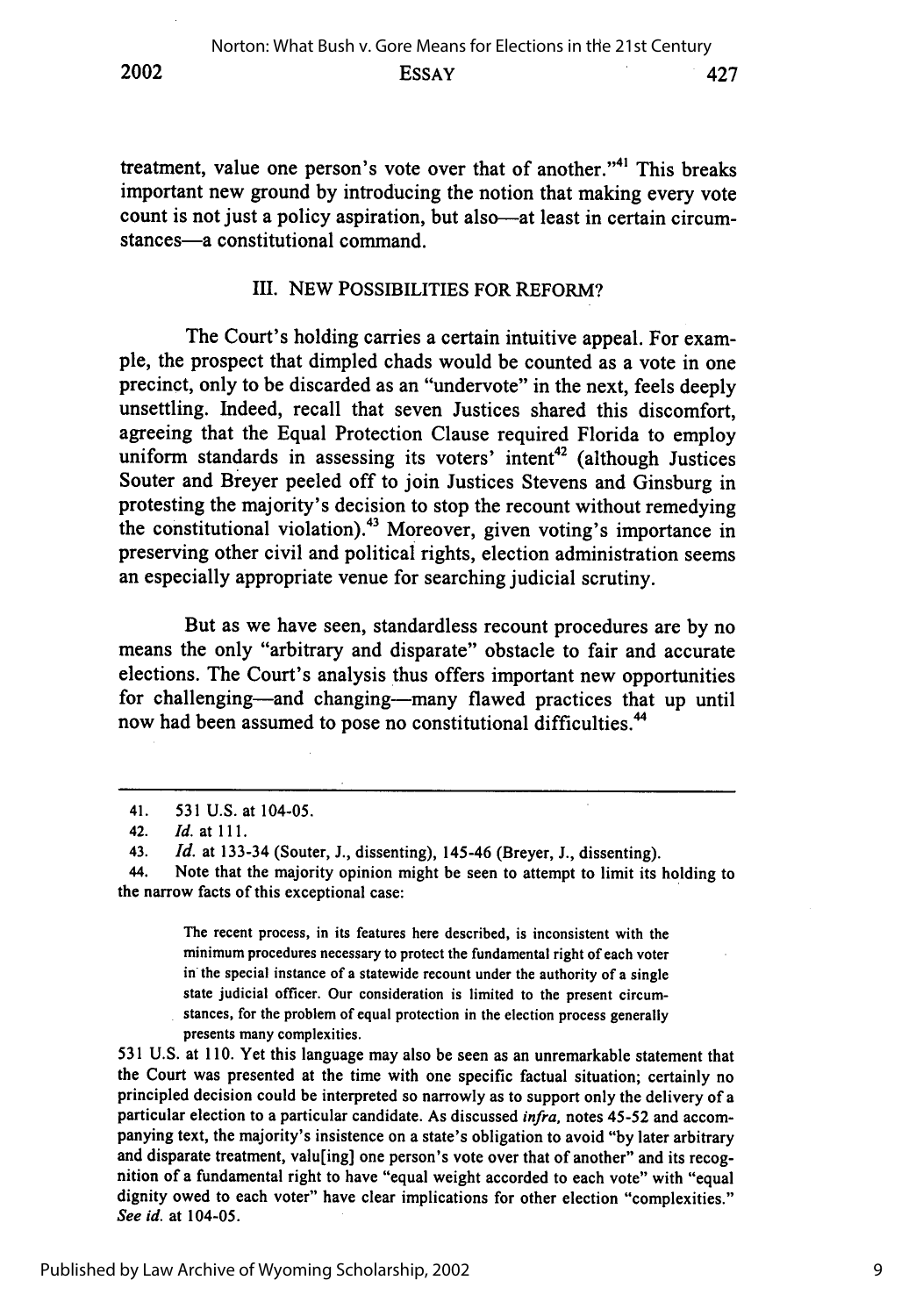#### WYOMING LAW REVIEW 428 Vol. 2

Even on the relatively narrow issue of recounts,<sup>45</sup> the Court's holding has ramifications far beyond Florida. Indeed, more than thirty states share Florida's failure to provide specific guidance for consistently assessing voter intent when examining disputed ballots and are thus now vulnerable to constitutional challenge unless they amend their election laws. **46**

Note that Wyoming appears to fall in this category. Wyoming's state election law provides that disputed ballots that are not clearly marked should be disregarded except where "the intent of the voter is obvious to the counting board. 47 This "obviousness" standard provides little assurance of uniformity in assessing voter intent and may well be open to challenge.

Moving beyond the specific recount procedures at issue in *Bush v. Gore,* the Court's analysis can easily extend to other error-ridden election practices as well. For example, using different voting equipment with significantly different error rates may well violate a state's obligation to avoid arbitrary and disparate treatment of its electorate.<sup>48</sup> Employing variably inaccurate technology within a state seems quite analogous to using inconsistent standards for assessing voter intent: In both cases, voters have no assurance that their ballots will be counted on the same basis as those in neighboring counties or precincts. *Bush v. Gore's* expansion of vote dilution principles to include the mechanics of casting and counting ballots means that voters unlucky enough to live in precincts with less accurate technology may successfully argue that their votes have been impermissibly diluted.<sup>49</sup>

<sup>45.</sup> *See* 531 U.S. at 105 ("[Florida's] recount mechanisms . . . do not satisfy the minimum requirement for nonarbitrary treatment of voters necessary to secure the fundamental right.").

<sup>46.</sup> *See* DEMOCRATIC INVESTIGATIVE STAFF, *supra* note 11, at 5.

<sup>47.</sup> WYO. STAT. ANN. § 22-14-104 (LexisNexis 2001).

<sup>48.</sup> Several lawsuits have raised this claim to date. *See, e.g.,* ISSACHAROFF, KARLAN, & PILDES, *supra* note 25, at 91 (discussing pending litigation in California, Florida, Georgia, and Illinois).

<sup>49.</sup> As the Court earlier noted, "an individual's right to vote for state legislators is unconstitutionally impaired when its weight is in a substantial fashion diluted when compared with votes of citizens living in other parts of the state." *Reynolds,* 377 U.S. at 555. Justice Stevens' dissent in *Bush v. Gore* supports a reading of the majority opinion that would apply this principle to discrepancies in voting technology:

Florida's decision to leave to each county the determination of which balloting system to employ - despite enormous differences in accuracy - might run afoul of equal protection. So, too might similar decisions of the vast majority of state legislatures to delegate to local authorities certain decisions with respect to voting systems.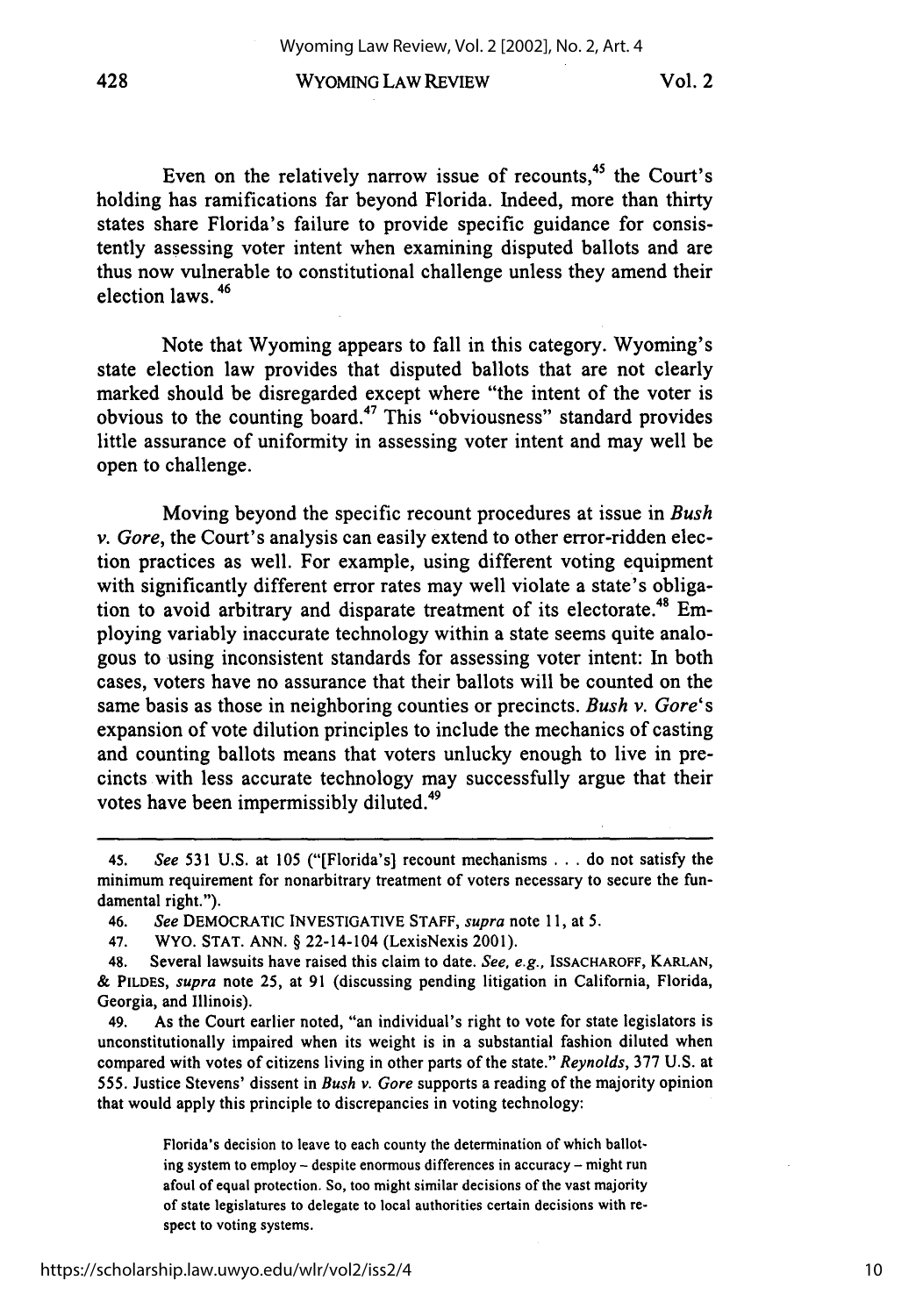*Bush v. Gore* provides similar support for constitutional challenges to a state's decision to allow each county to choose its own ballot design, when certain ballot designs prove especially confusing and thus lead to disproportionate error and spoilage rates.<sup>50</sup> Again, the Court's refusal to countenance inconsistent standards for assessing voter intent appears readily applicable to variations in ballot design that produce significantly different error rates. Tolerating this variation within a state's boundaries—where a voter in one county is significantly less likely to have his ballot counted accurately than his counterpart in a county with a more understandable ballot—might well violate the obligation to avoid "arbitrary and disparate" vote dilution.

Playing out these arguments even further, flawed election practices that turn eligible voters away from the polls may now run afoul of constitutional protections as defined by *Bush v. Gore.* These practices, which include error-prone purging and other registration errors, inflict arguably even graver injuries since they altogether deny voters the opportunity to cast a ballot and take their chances that it will be counted

Thus, in a system that allows counties to use different types of voting systems, voters already arrive at the polls with an unequal chance that their votes will be counted. I do not see how the fact that this results from counties' selection of different voting machines rather than a court order makes the outcome any more fair.

*Id.* at 146 (Breyer, J., dissenting).

On the other hand, Justice Souter distinguished variations in technological accuracy from the problems presented by Florida's recount procedures:

> It is true that the Equal Protection Clause does not forbid the use of a variety of voting mechanisms within a jurisdiction even though different machines will have different levels of effectiveness in recording voters' intentions; local variety can be justified by concerns about cost, the potential value of innovation, and so on.

*Id.* at 134 (Souter, J., dissenting). Recall, though, that infringement of the right to vote triggers especially searching judicial scrutiny. *E.g., Harper,* **383** U.S. at 667 ("[A]ny alleged infringement of the right of citizens to vote must be carefully and meticulously scrutinized."). Governmental assertions of a need for increased convenience and/or efficiency have rarely satisfied higher levels of review. *See, e.g.,* Frontiero v. Richardson, 411 U.S. 677, 688-89 (1973) (administrative convenience held to be an insufficiently strong government interest to satisfy heightened scrutiny).

50. *See, e.g.,* Dan Keating & Dan Balz, *Florida Recount Would Have Favored Bush, But Study Finds Gore Might Have Won Statewide Tally ofAll Uncounted Ballots,* WASHINGTON POST, Nov. 12, 2001 at **AI** ("Many voters using the [butterfly] ballot became confused by the listing of presidential candidates on two facing pages and punched Gore's name and one of the candidates next to him, nullifying their vote.").

<sup>531</sup> U.S. at 126 (Stevens, J., dissenting). Justice Breyer spied similar implications for the majority's analysis: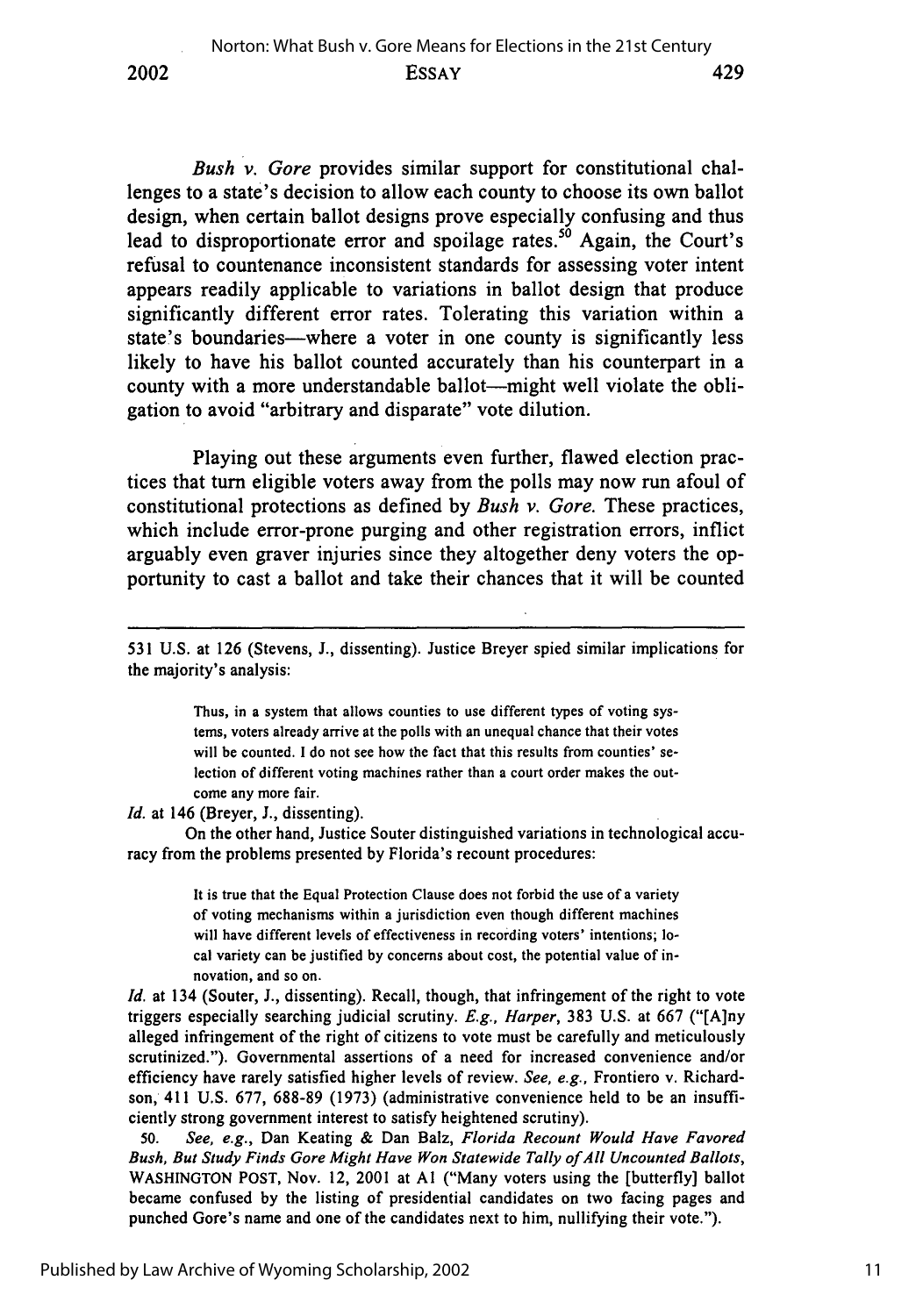Vol. 2

accurately. As the Court earlier noted in *Reynolds,* "[t]he right to vote freely for the candidate of one's choice is of the essence of a democratic society, and any restrictions on that right strike at the heart of representative government."<sup>51</sup> Blocking voters' ability to cast a ballot for reasons unrelated to their qualifications-such as their names' similarity to that of felons, or other registration errors<sup>52</sup>—erects "arbitrary and disparate" obstacles to ballot access.

#### IV. LEGISLATIVE REFORM AS A PARALLEL PATH

While *Bush v. Gore* offers new opportunities for litigation-driven reform of unacceptably flawed election practices, lawsuits are neither the only, nor necessarily the best, approach for achieving change. Litigation's success is far from assured, and even successful litigation takes time. Legislative strategies present another possibility.<sup>53</sup>

Legislative action has come slowly at both the state and federal levels so far. Florida, not surprisingly, was among the few states to take real steps toward reform. In the summer of 2000, it enacted legislation that eliminated punch card voting machines, allocated \$24,000,000 for new voting machines, and established uniform ballot design and votecounting procedures.<sup>54</sup>

Few other states have followed suit. A nationwide survey **by** the nonprofit organization Common Cause concluded that, a year after the 2000 elections, "[m]ost states made no improvements. A few even regressed."<sup>55</sup> The Constitution Project similarly found that Florida was joined only **by** Maryland and Georgia in enacting "significant reform" **by** November 2001.<sup>56</sup>

Wyoming is apparently one of the many states that could benefit from reform measures. First, despite its relatively small population,

54. Edward Walsh & Dan Balz, *One Year Later, Election Reform Remains Elusive,* WASHINGTON POST, Nov. **13,** 2001 at **A3.**

<sup>51.</sup> **377** U.S. at 568.

**<sup>52.</sup>** *See supra* note 12 and accompanying text.

**<sup>53.</sup>** Litigation and legislation are, of course, not mutually exclusive pursuits. Litigation, for example, may be needed to push the legislative process, since enacting election reform requires significant change from elected officials for whom the status quo has worked wonderfully. Litigation may also fill in gaps left **by** political compromises forged in the legislative process.

*<sup>55.</sup>* COMMON CAUSE, *supra* note **13.**

**<sup>56.</sup>** THE CONSTITUTION PROJECT, ELECTION REFORM PROGRESS REPORT 2 (2001), *available at* www.constitutionproject.org/eri/electionreformfactsheet.doc (last visited April 6, 2002).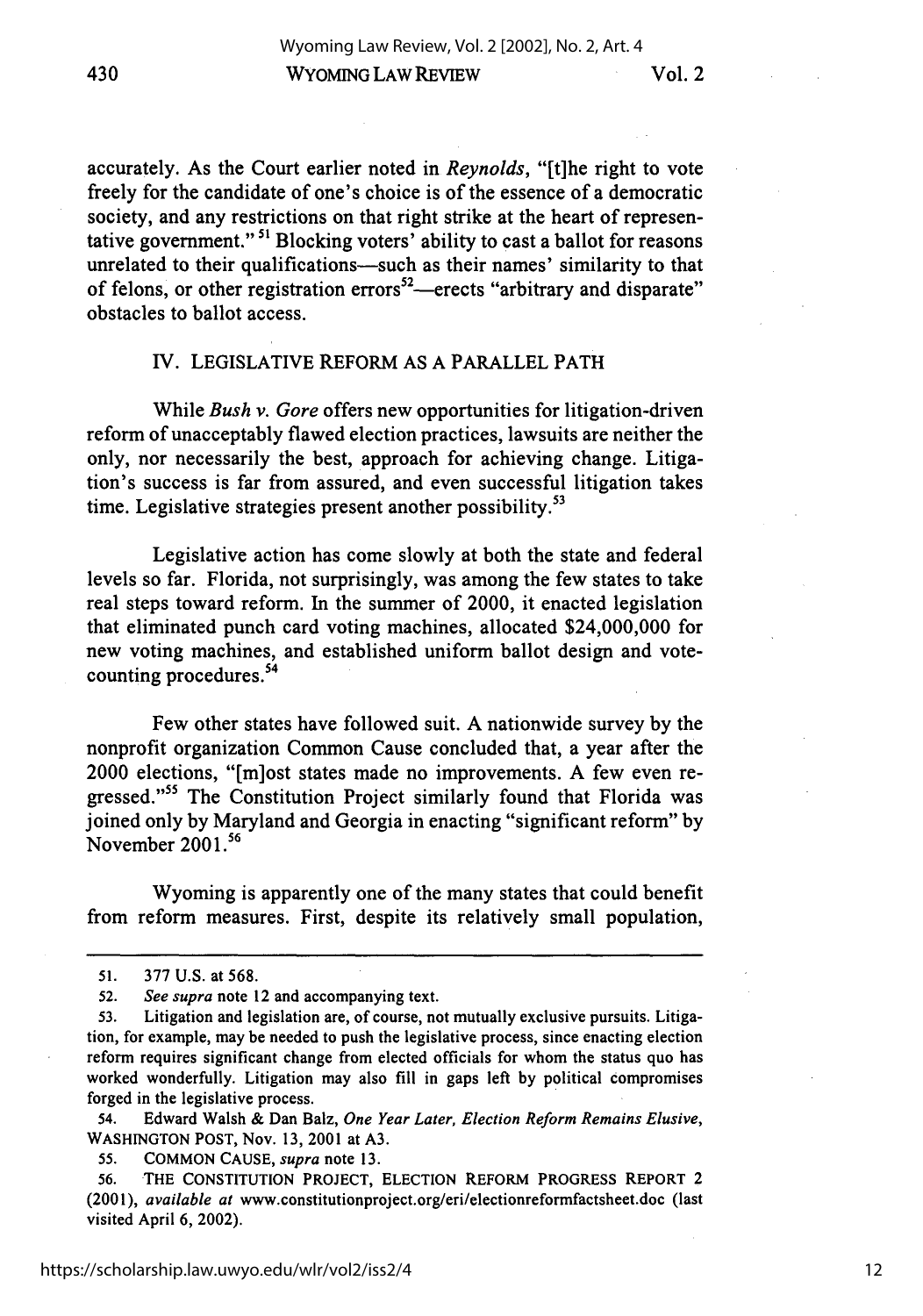Wyoming's election practices are surprisingly decentralized. For example, various Wyoming polling places use punch card, lever, optical scan, and touch screen machines, all with different error rates.<sup>57</sup> Second, as mentioned earlier, Wyoming apparently has no uniform rule for determining what is and is not a valid vote.<sup>58</sup> In contrast, other states with similarly-sized populations, such as Delaware and Alaska, employ uniform voting equipment statewide as well as uniform rules for counting ballots.59 On the positive side, as discussed earlier, Wyoming is one of relatively few states to employ a same-day registration process that protects voters' ability to cast their ballots from registration errors-a model that other states should follow.<sup>60</sup>

Many states' apparent reluctance to take action strongly suggests the need for federal leadership.<sup>61</sup> Federal legislation should, at a minimum, address those election practices now vulnerable to constitutional challenge under *Bush v. Gore.62* This legislation would thus ensure that each state:

> has its own uniform standards to determine voter intent and valid ballot markings;

**2002**

62. The Elections Clause gives states the power to regulate elections as an initial matter, but empowers Congress to override states when it sees fit: "The Times, Places, and Manner of holding Elections for Senators and Representatives shall be prescribed in each State by the Legislature thereof; but the Congress may at any time by Law make or alter such Regulations, except as to the Places of Chusing Senators." U.S. CONST. Art. **1,** § 4, cl. **1.**

Note that federal action could take several forms, including: imposing a single nationwide standard governing voting equipment, ballot design, and related processes; ensuring that each state establish its own internally consistent standards while allowing practices to continue to vary from state to state; releasing federal funds for upgraded election technology only to those states that meet or establish uniform standards; or issuing no-string-attached block grant funding to states for election reform purposes generally. *See, e.g.,* THE **CONSTITUTION PROJECT, BUILDING CONSENSUS ON ELECTION** REFORM (2001), *available at* www.constitutionproject.org/eri/report\_text- .doc (last visited April **6,** 2002).

<sup>57.</sup> DEMOCRATIC INVESTIGATIVE STAFF, *supra* note 11, at 116.

<sup>58.</sup> *See supra* note 47 and accompanying text.

<sup>59.</sup> COMMON CAUSE, *supra* note 10, at Appendix E, *available at* www.commoncause.org/publications/ereform/alaska.pdf (last visited April 6, 2002); www.commoncause.org/publications/ereform/delaware.pdf (last visited April 6, 2002).

**<sup>60.</sup>** *See supra* note 12 and accompanying text.

**<sup>61.</sup>** This apparently simple statement is not without its controversy. To date, congressional action has stalled in part because of disputes over what, if any, role the federal government should now play in an area that had been traditionally left to local control. *See,* e.g., Edward Walsh, *Election System Changes are Few, Report Says: Lack of Funding,* Consensus *Block Reform Efforts,* WASHINGTON POST, Oct. 23, 2001 at A2.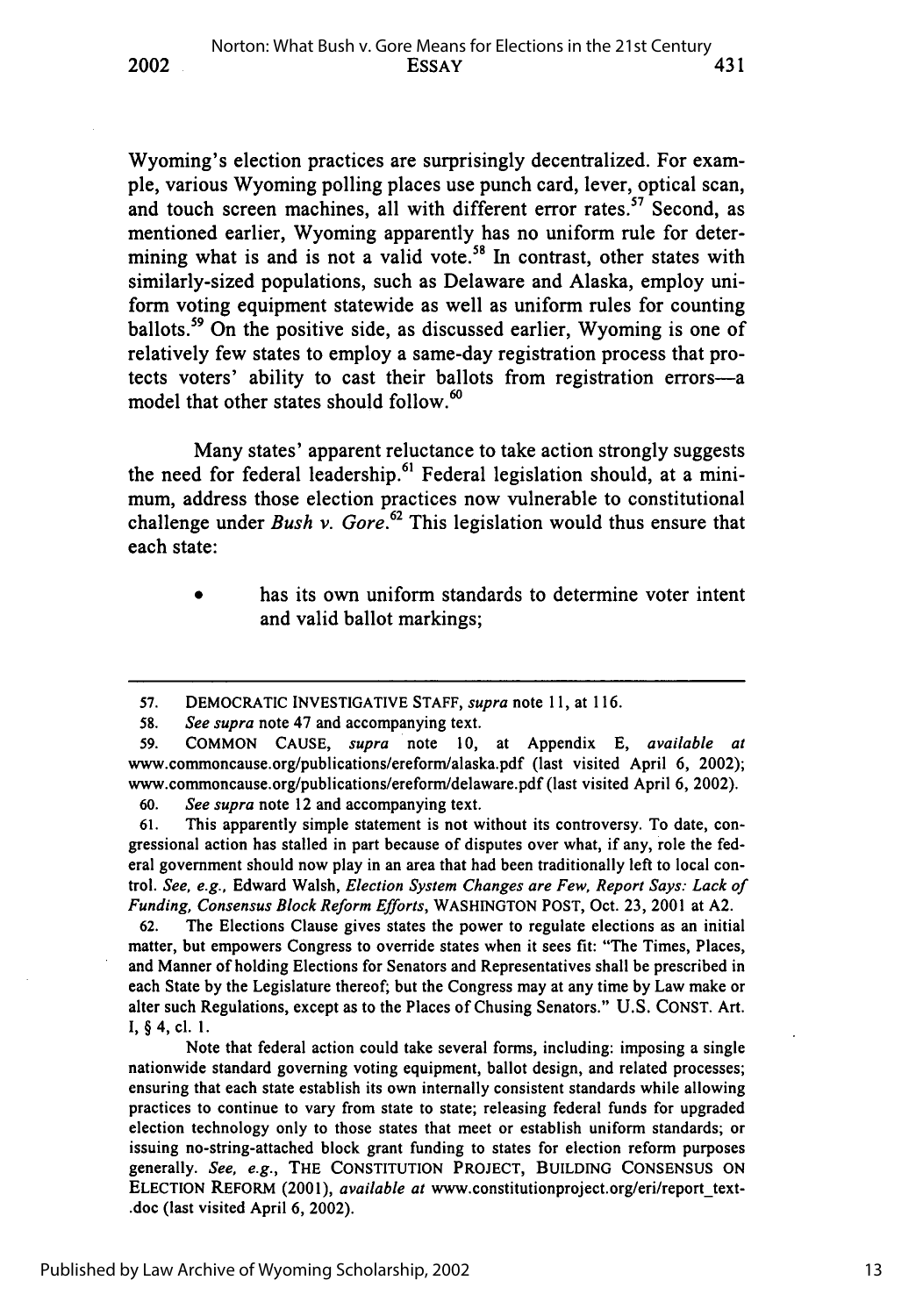- use the same election technology statewide to prevent variations in error rate from county to county or precinct to precinct;
- employs consistent ballot design across the state; and
- provides same-day registration, provisional balloting, and/or other safeguards that preserve eligible voters' ballot access.<sup>63</sup>

This is **by** no means all that can and should be done. While election reform is on the table, legislative changes in addition to those constitutionally compelled **by** *Bush v. Gore* are worth considering. For example:

- Registering to vote should be simple and easy. Current registration procedures too often discourage, rather than support, voting. Providing for same-day registration, as Wyoming does, would dramatically improve these processes.
- **0** Voting itself should be simple and easy. Voters should be made aware of their rights to request assistance and correct their ballots if they believe they have made a mistake. We should also consider changes to ease long lines at polling places and other time pressures that inhibit voting. Ideas currently in play include making Election Day a federal holiday, ensuring that anyone in line at closing time is allowed to vote, and extending voting hours.<sup>64</sup>
- Uniform standards for absentee ballots should be developed to facilitate use **by** military and other overseas voters.

**<sup>63.</sup>** Note that curing constitutional infirmities in this context does not require that all states adopt a single nationwide standard for their voting practices. Each state's maintenance of its own internally consistent standards is sufficient, since local, state, and congressional elections only involve comparisons of votes cast within a state (or smaller political subdivision). Similarly, the Electoral College system means that votes in presidential elections are only meaningfully tallied on a state-by-state, rather than nationwide, basis.

<sup>64.</sup> *See generally* NATIONAL COMMISSION ON FEDERAL ELECTION REFORM, FINAL REPORT (2001), *available at* http://election2000.Stanford.edu/full.report.8- .2001.pdf (April **6,** 2002).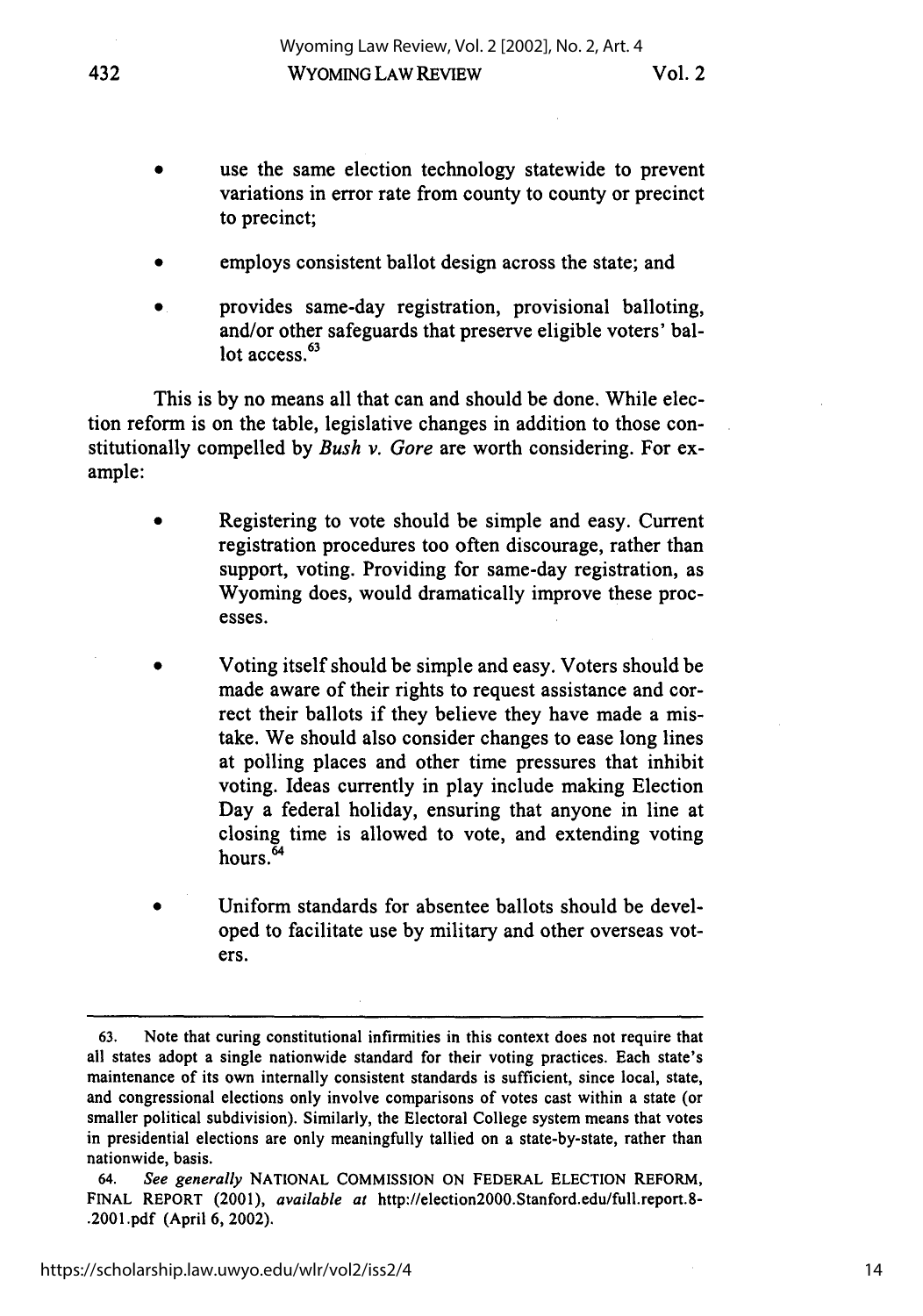Finally, all polling places and voting methods should at long last be made accessible to voters with disabilities.

#### V. CONCLUSION

Error-riddled voting practices require a timely and meaningful response from a nation committed to maintaining a thriving democracy. *Bush v. Gore* creates important new litigation opportunities for addressing such flaws **by** expanding upon the Court's prior decisions in this area. While earlier findings of constitutional violations had been limited to situations where certain groups' voting rights had been systematically disadvantaged, *Bush v. Gore* required no such evidence and instead focused on the harm posed **by** "arbitrary and disparate treatment" of individual voters. These new avenues for litigation are, at least for now, coupled with a window of political possibility generated **by** the ruckus in Florida and the attendant public outcry.

That window, however, may not long remain open as priorities shift and memories fade. Time is short. The 2004 election cycle may be our last best chance for change. **If** we fail to act, we will have sadly squandered the opportunity to rejuvenate those processes at the heart of our democracy.